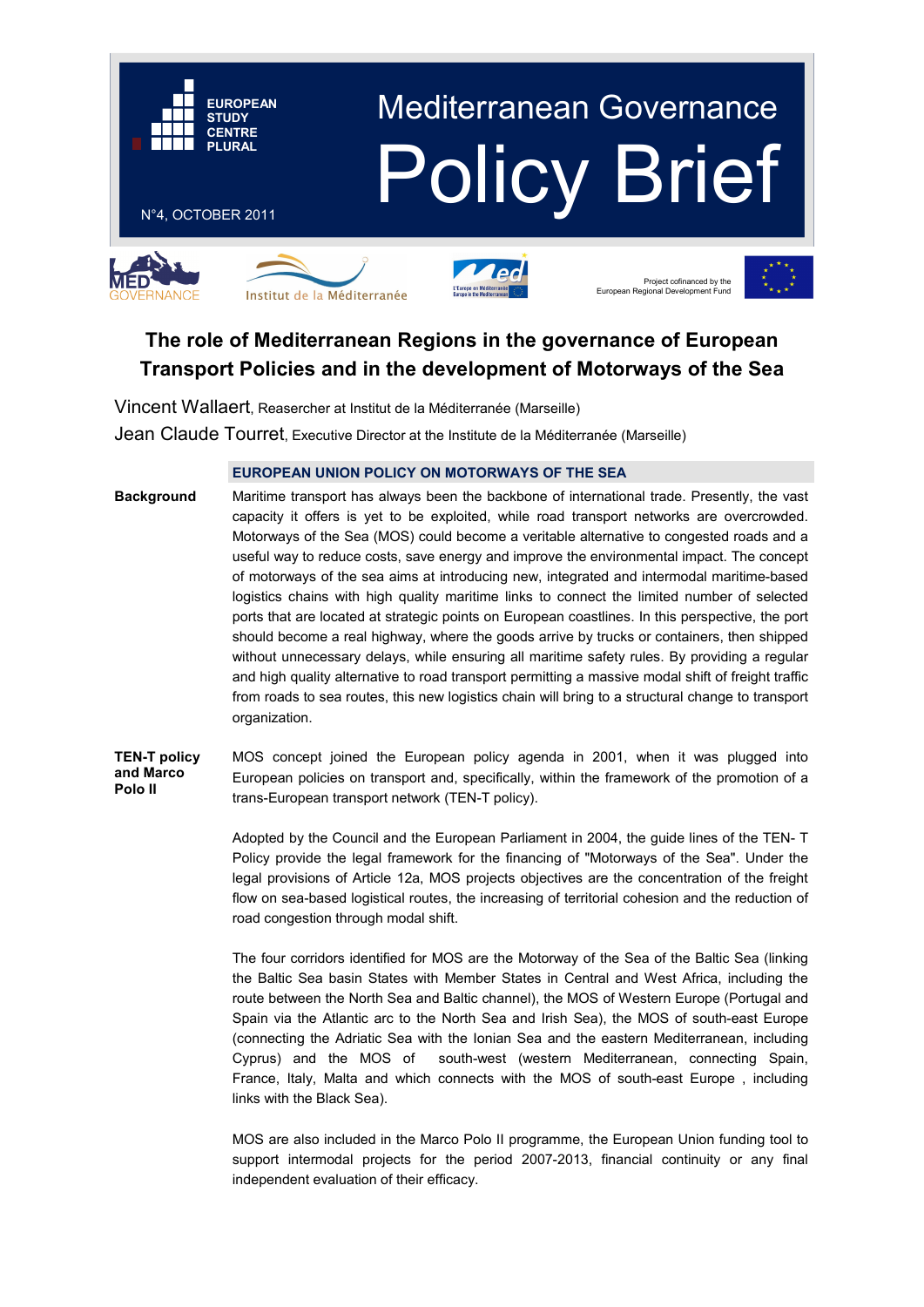MOS projects have become a key element also for other European policies such as the European strategy for sustainable development, the Integrated Maritime Policy and the Euro-Mediterranean partnership. In this context the development of MOS has become a fundamental objective of the Union for the Mediterranean launched in 2008 which contains the MEDA-MOS initiative aimed at setting up pilot projects that prefigure the future Motorways of the Sea in the Mediterranean transport network, within the framework of the euro-Mediterranean Regional Transport Action Plan (RTAP) 2007-2013. **Other European policies** 

Different, but complementary visions: At European level, MOS are the focus of two different but complementary visions. On the one hand, according to the TEN-T policy approach, they are seen as a way to develop and improve the trans-European transport network and, in particular, to enhance trade flows within the EU and stimulate the integration of maritime and peripheral areas within the single market. In this perspective, MOS should not be seen in competition with road transport. On the other hand, MOS are seen as a part of modal shift policies aimed at reducing road congestion and improve the environmental impact. In this perspective, they are part of a more ambitious vision that aims to change radically the proportion of goods being transported by road consistently decreasing the environmental impact. In this view, MOS are supported by the Marco Polo Programme aiming at creating 'New ways to a green horizon'. **Different, but complementary vision** 

#### **THE PROGRESSIVE TRANSPOSITION OF MOS AT NATIONAL LEVEL**

While stressing the importance of MOS, the European Union does not dictate specific rules or guidelines, thus contributing to strengthen the prudent attitude of many States in receiving such projects. Consequently, national policies on transport remained almost unchanged.

**The legal recognition of**  In France MOS have been mentioned for the first time in official governmental statements in 2003 within the Inter-Ministerial Committee of the Sea and the Interministerial Commission for Development and Territorial Planning. In particular, this latter has proposed to create a MOS between France and Spain across the Atlantic Ocean, announcing also the launching of preparatory studies in the perspective of a future similar project in the Mediterranean Sea. MOS have been legally recognized in 2008 through their inclusion in the environmental integrated strategy, the so-called 'Grenelle for Environment' law. In the French perspective, therefore, MOS are included in the national strategy on the environment, but the degree of their integration into the transport policies remains quite weak.

> In Italy, however, there is still no specific national legal framework covering MOS, although there are acts that, in general, refer to shipping routes. MOS are supported mainly through the mechanism of ecobonus, incentives to road haulage to shift their traffic from the road only to a mix between road and sea, but also through facilities to shipping enterprises and public authorities to develop the short sea shipping, or through the creation of Rete Autostrade Mediterranee S.p.A. to realize MOS projects in the Mediterranean basin.

> Despite these efforts, road transport in Europe continues to prevail on the sea routes. The promotion of alternative ways requires, therefore, the adoption of a completely new and different approach, oriented to the creation of favorable logistical conditions able to push the transport companies to choose the MOS as the best solution. It is a complex logistics revolution that cannot be accomplished in a short time.

**MOS**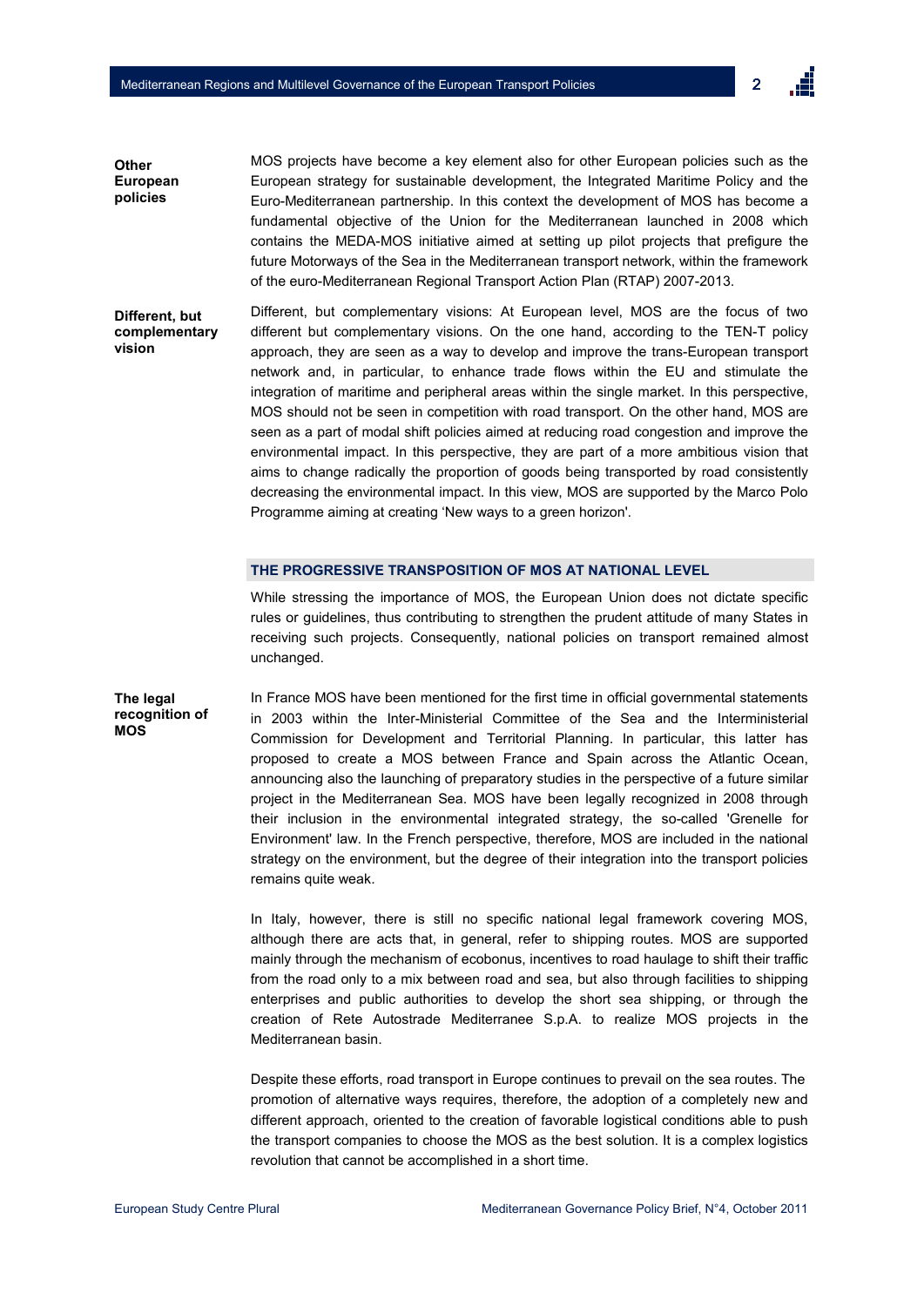$\overline{a}$ 

#### **THE SPECIFIC CONTRIBUTION OF REGIONS TO MOS**

**Defining the Decision Making Process** 

In most European member States, transport has become mainly a regional competence. However, their influence on national decisions varies according to the institutional national context. In France, for example, regions have little influence on national policy on transport, unlike in Spain and Italy.

Initially, maritime regions, especially the Mediterranean ones, were enthusiastic abou MOS concept. They saw the motorways of the sea as an excellent opportunity to develop additional transport infrastructures, reduce road congestion and improve the environmental impact.

From the beginning, many regions, alone or networked with other regions, have sought an active involvement in the MOS policies both through the action of the Committee of Regions and by sending contributions to the various green papers prepared by the European Commission. In addition, an important role is also played by the Conference of Peripheral Maritime Regions (CPMR), which, through its Transport Commission, has repeatedly reaffirmed its resolve to make the region become a leading partner in the implementation of the innovative concept of MOS. The CPMR, in particular, has played an relevant role on two important issues related to the European policy-making: the inclusion of MOS in the financial system of the TEN-T policy (from which they were excluded until 2004) and the establishment of a European coordinator specifically devoted to MOS, with the task to annually evaluate the attained progress.

## **THE GOVERNANCE OF THE IMPLEMENTATION PHASE**

Those for the MOS are, by their nature, complex projects involving different actors, both private and public authorities, and different levels of decision. In this framework, it is possible to distinguish between public and private spheres of action.

**The public sphere**  Public actors represent a large proportion of all actors involved in the implementation of MOS projects. In the public sphere, different visions and different systems interact, involving different types of actors at different levels of action.

The two European programs supporting MOS, TEN-T Policy and Marco Polo, have, each, their own financial system and their eligibility criteria, both, according to many actors involved, very complex from the bureaucratic point of view. **European policies** 

> Within the TEN-T policy, a dedicated budget of 310 million euros has been allocated for the period 2006-2013. The grants cover 20% of the cost of the infrastructures, the remaining 80% must be supported by the State or by individual private companies. To be eligible, projects,must involve the development of facilities (logistic systems, electronic management, security) and infrastructures (ports) within two member States and promote intermodal transport with a view to reducing road congestion. Grants may not be used to finance mobile infrastructures such as ships, trains or planes.

> The Marco Polo programme requires a continuity of involvement in the project of 5 years, with about 1 billion 250 million miles. Grants of this programme do not exceed 35% of the costs. The Marco Polo differs from the TEN-T policy as it is characterized by a bottom-up approach based on private enterprise: projects are submitted directly by the operators, often being shipping companies. In this context, public authorities are barely involved, contrary to what happens in the case of the TEN-T policy in which the main actors are the national States (top-down approach).

In the Mediterranean, two interesting initiatives are to be observed. The first, launched in 2009, is the creation of a "Med West Corridor" between France, Italy and Malta aimed at identifying ideas or projects on the possible connections between these three countries. **The key role of Member States**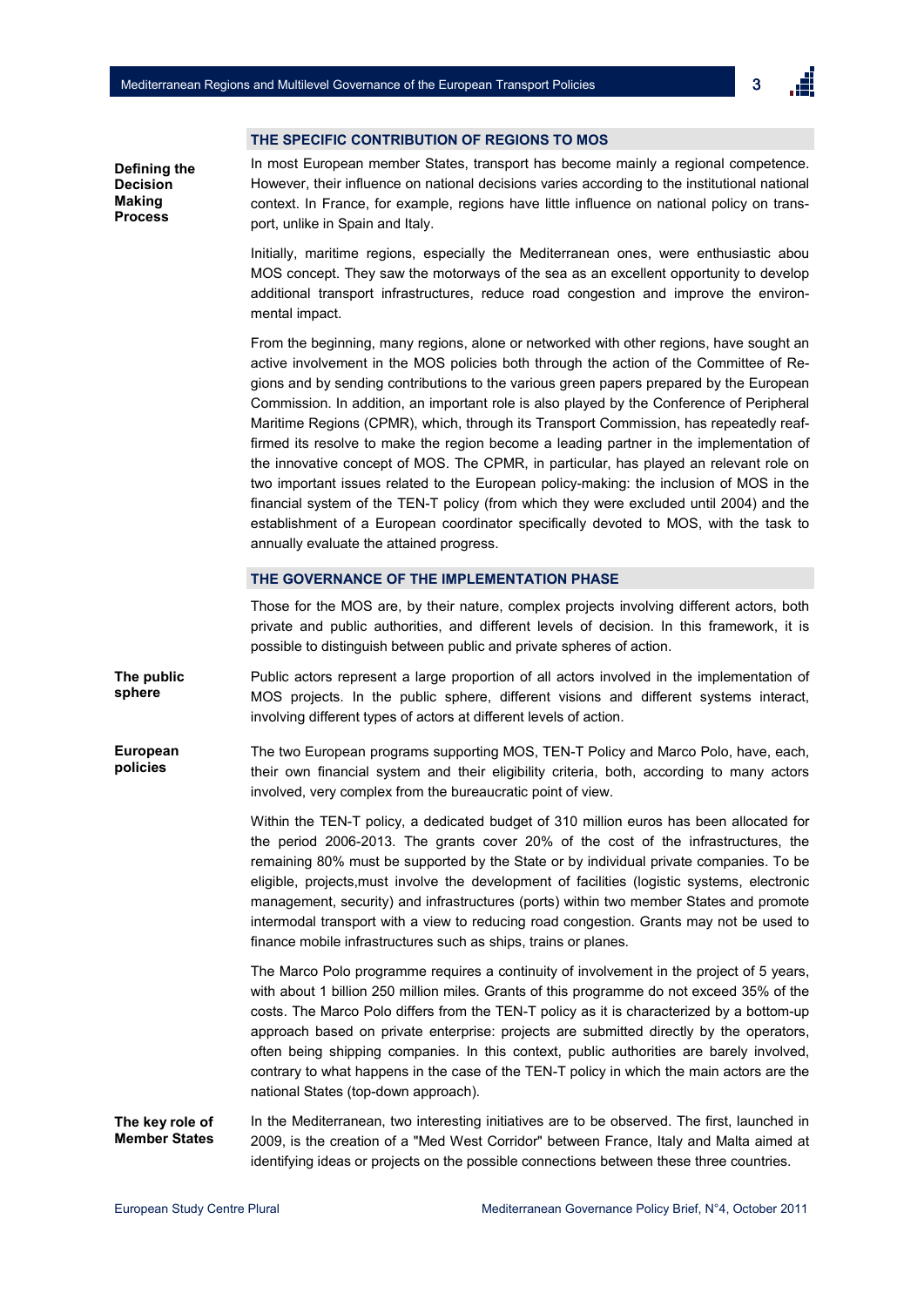The idea is to involve at least two ports in two different countries, and one maritime transport operator. The projects are to be presented in the first instance to the Member States and then to the TEN-T and Marco Polo for a possible co-financing. Another similar initiative covers the eastern part of the Mediterranean basin, the "East Med MOS" which would connect Italy, Slovenia, Greece and Malta.

- **Sources of funding**  In addition to the TEN-T funds and those provided by Marco Polo programme, Member States shall promote and support the creation of MOS with its own financial resources. In Italy, for example, RAM S.p.A was created in 2004. It is integrated into the Ministry of Economy and Finance and it is the operational arm of the Ministry of Transport and Infrastructure. It is the main structure that deals with MOS, manages its governance, and is responsible for relations with national and international levels. It also manages the incentives (ecobonus) and implement researches and analysis to identify priority action programs. In France, on the contrary, there is not a unique system dealing with MOS. MOS issue is handled differently between the Mediterranean and the Atlantic Coast, bringing to a different degree of financial involvement of the national authority.
- As far as the implementation of MOS projects is concerned, regions are not a leading stakeholder. Nevertheless, their contribution should not be over-looked in terms of financial participation but also in terms of contribution to the expertise process. **The role of Regions**

In many European countries regions are the actors with the competences required by MOS projects, such as transport, spatial planning and economic development. The role that regions play is very different according to the national contest. In Italy, for example, they have an important role in the creation of the MOS since they are the body responsible for approving the schemes of port planning, essential for all future projects of MOS. In 2007 the Liguria Region, the authorities of the Ligurian port and the RAM company signed a memorandum for revitalizing the MOS as part of a funding programme for the future. In France, since 2000 regional councils have full authority with regard to public transport within a single region, but they are not key players in the development of MOS projects. Contrary to the Italian experience, PACA regions have not created any joint initiative to implement MOS. In contrast, regions can play an important role in the financial participation as in the case of the connection between Toulon and Civitavecchia, funded from 2005 to 2008 by a PACA regional council.

# **THE PRIVATE SPHERE: COMPANIES AS THE END-USERS AND ULTIMATE DECISION TAKERS**

Private companies are the key actors involved in MOS projects. Among these, a key role is played by the ship owning companies. Most of the connections between Spain and Italy, for example, have been created and promoted by those actors, supported by funds from the Marco Polo programme.

An important role is played also by road transport companies and freight brokers, who ultimately decide to use or not MOS connections, on the basis of the reliability in terms of timetables, safety of cargos and goods shipped. Sometimes, they can also initiate projects on their own, as in the case of the connection Marseille-Savona. For these actors, MOS may have advantages in terms of diversification of logistics solutions, thereby reducing dependence on road transport and the risks of transporting dangerous goods. Moreover, they are pushed to develop MOS projects by a series of incentives and funds provided by the Marco Polo programme. Despite this, however, transport companies are still reluctant to MOS and they show little confidence towards a so complex system and still at its first steps.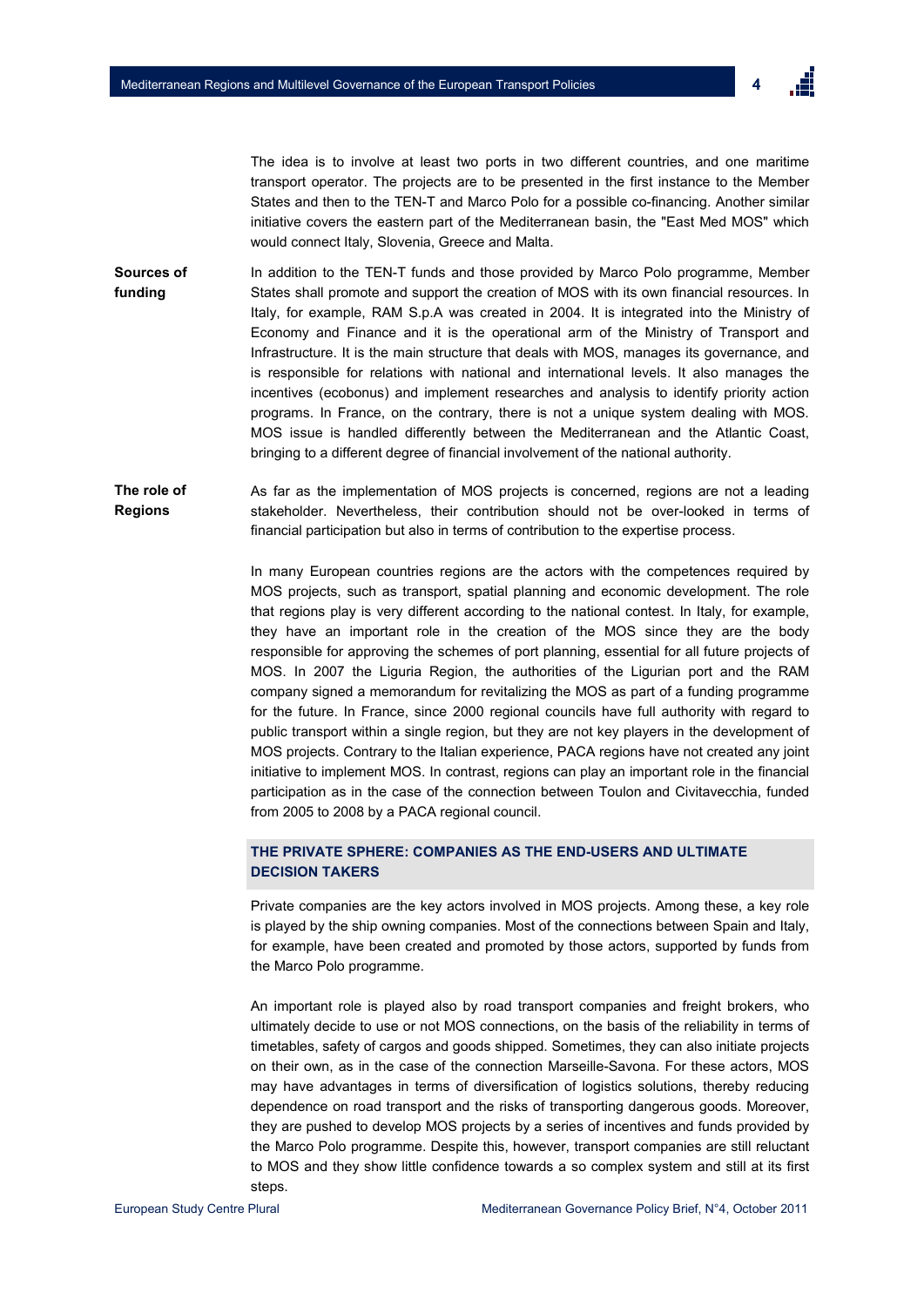5

# **EVALUATION OF THE GOVERNANCE OF MOS PROJECTS**

The introduction of MOS necessarily imposes a significant evolution, if not revolution, in the logistics chain: in particular, to prepare and implement these projects a high degree of coordination among the different stakeholders is required, so that everything runs quickly and safely . Today, this degree of coordination does not exist and each actor in the chain has its own timing and procedures, making the system as a whole less fluid than required by MOS projects.

**The 'governance gap'**  The MOS projects governance involve several actors (State, local and regional players, transportation and logistics companies, port authorities, experts, chambers of commerce etc ...) which are generally gathered in a Steering Committee. Nevertheless, governance related to each project remains intricate and complex. In The words of Mr. Vanderhaegen of the DG TREN: "The governance of MOS suffers from the lack of cooperation between private and public actors. Public and private actors behave as if they belonged to different worlds and do not trust one another". Many stakeholders underline the gap between the complexity of MOS projects and the limited system of governance created for their implementation. The above mentioned project launched in 2009 by Italy, France and Malta, for example, involves only three actors: a shipping company and two port authorities. Such a small level of governance excludes many other key players, and aspects of their expertise, from a project of which they are still implicitly part and that will involve them closely.

**MOS AND REGIONS: THE END OF GREAT EXPECTATIONS?** 

**A limited development**  As we have seen, at the beginning regions raised great enthusiasm toward MOS, especially the Mediterranean ones. Today a gradual disillusionment and a growing scepticism characterizes the regions attitude, due to the fact that regions are increasingly aware of the complexities linked to the governance of these projects and conscious of not being able to play a leading role in their development. Generally, if we look at the official statements, MOS are presented as the 'future' of the Mediterranean regions. The European Commission, for example, stated its desire to strengthen the Union for the Mediterranean also through the MOS. If these claims, on the one hand, indicate that MOS are not a reality yet, but a plan for the future, on the other hand it is not possible to forget the various voluntary initiatives inspired by MOS that are being born in some Countries, as the case with many new connections between Spain and Italy. It is true, however, that the development of MOS is still limited due to a range of complex and intertwined reasons. First, the European Commission often encounters difficulties to identify a really mature MOS project. Consequently, a large sum of EU funds remain unused. Of the 310 millions euros made available for the period 2007-2013, today 280 have remained untouched. The same is true for the Marco Polo programme through which 25 intermodal transfer projects were funded, only one of which is a MOS. Another cause of development of MOS is the persistent increasing and the prevalence of the limited the short-sea connections, mostly in the Mediterranean. The Italian case escapes, in part, to this logic: MOS in Italy have increased their traffic thanks to their convenience and competitiveness, fueled by the State mechanism of ecobonuses. Thanks to these incentives and to European funds, for example, the Grimaldi company has created 18 new lines, thus doubling its flows between Italy and Greece. **MOS: progressive desillusion of regions European funding The success of short sea shipping connections**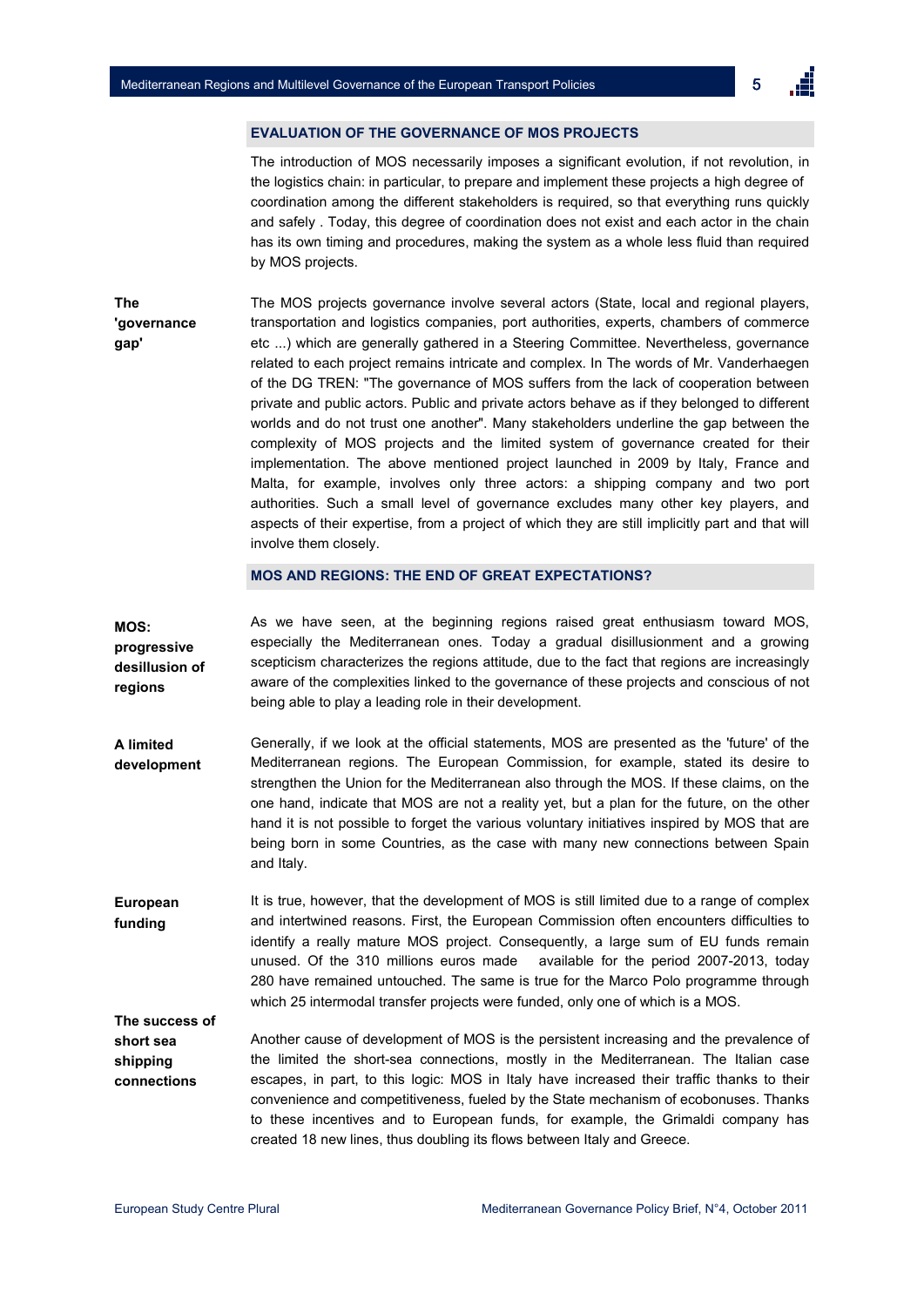6

- In addition, past experiences proved unsuccessful. The case, for example, of the line Toulon-Civitavecchia has left bad memories in the PACA regions, highlighting the internal gaps of regional authorities regarding MOS projects and underlining the lack of internal expertise and the difficulties to follow-up projects in the long run. **Previous experiences**
- The development of MOS is also limited by national policies on transport and pricing policies they supported. In particular, they generally continue not to promote alternatives to road transport nor intermodal transport. Many stakeholders underline that the pricing policy on the carriage in many countries massively favors road transport, and that in transport costs, the costs related to the negative externalities are not included. The lower prices of road transport compared to the other ways of transport is reinforced by a sort of competition to the downside, due to the arrival of many drivers from Eastern Europe who carry out the same service at a lower cost, making road transport even cheaper. **The role of national policies on transport**
- Finally, even the strict European regulations on State aid to private companies have a negative impact on the development of MOS. Public bodies, such as the European Commission, Member States or regional and local authorities, may only minimally and through complex procedures encourage private actors to financially invest in MOS or similar projects, thereby limiting their development. According to some experts, a real development of MOS may only occur with a more massive participation of the public sector and, in this perspective, MOS should be considered a real public service, a service of general economic interest (SGEI) rather than a private operation. This new definition would allow to escape from the limits (rate, duration, ceiling) imposed by the Marco Polo and the TEN-T rules that hardly restraint the capacity of modal shift. In the framework of the TEN-T policy, as we have seen, it is not possible to finance the construction of mobile infrastructure such as ships. Define MOS as a SGEI would allow that, as a vital step in building a real infrastructure of general economic interest. **European barriers on public aids**

# **LEVERS OF REGIONAL INFLUENCE ON NATIONAL AND EUROPEAN UNION TRANSPORT POLICIES**

- The regional influence on national and European policies on transport remains rather limited. In fact, regional actors have little visibility and they are relegated to a marginal role. And that is clearly visible in the numerous reports, including the European Union ones, dealing with MOS, as well as in various meetings on both national and Community level. **Lack of visibility**
- Another factor limiting the regional influence is the lack of capacity and competences of the interregional cooperation bodies. For example, the working group of the Inter-Mediterranean Commission of the CPMR did not create a framework for the MOS nor a defined position, partly because of the the central position of some regions such as Aragon, that focus on other types of transport, in this case the trans-Pyrenean connections, rather than on maritime projects and MOS. **The interregional cooperation bodies**

Contrary to regions, private lobbies are very influential on European policies on transport, particularly within the DG TREN. This influence is due to their organization, efficiency, flexibility and availability of resources and also to the constant contact with the different EU institutions through detailed reports and documents. **The private lobbies**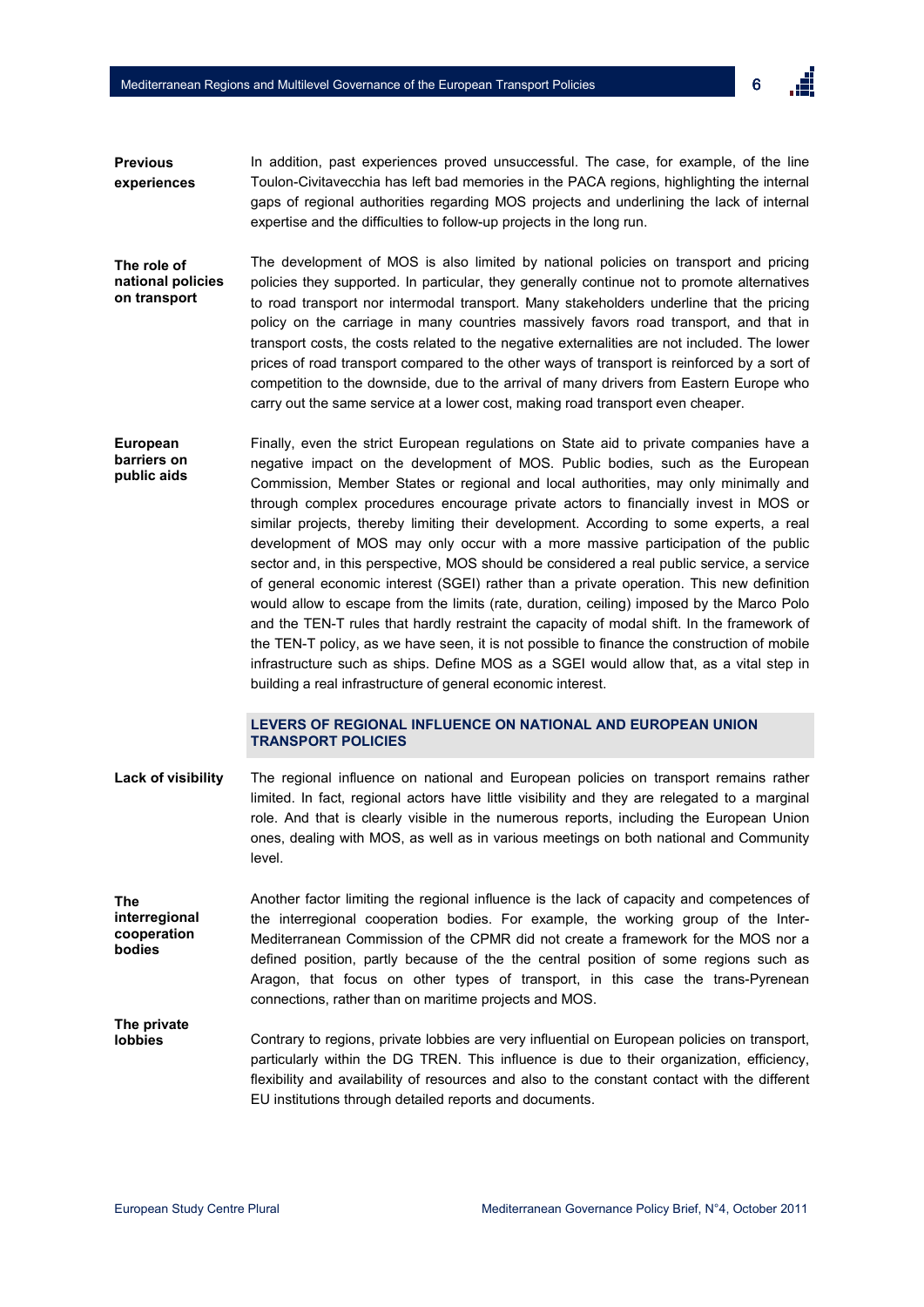## **A LACK OF MATURITY OF MANY REGIONAL AUTHORITIES**

**France and PACA** 

The contribution of regions to national and European policies on transport is concentrated mainly in the preparation phase, rather than on the implementation of the project; and this is paradoxical since the implementation phase seems the most consistent with regional competences.

One of the reasons for the limited regional influence is related to the fact that, as we have seen, MOS projects inevitably require a channel logistically very complex that involve many actors in the region, who must know how to coordinate each other and with other actors, both public and private ones. To this end, regional actors should develop a strategy on transport, embedded in a broader strategy linked to spatial planning and economic development, too. In many cases, however, this strategy on transport does not exist , as in the case of the Lazio Region, which has only prepared the guidelines, or is very limited and, in this case, the MOS have a marginal space or no space, as in the case of Liguria Region. Apart from the lack of a clear transport strategy at regional level, many authors also highlight the lack of skills and expertise, especially in the Mediterranean regions, and the lack of human resources specifically devoted to these projects. Finally, to further complicate a so intricate picture, there is an evident lack of dialogue between the various actors in the project.

#### **RECOMMENDATIONS**

The introduction of the innovative concept of MOS, with its consequences in terms of logistics, has been differently accepted by different European Countries and, within them, by various public and private actors. But, the common trait is that intermodal transport is still limited compared to the traditional one. Like many new and innovative concepts, MOS will require additional time and resources to be implemented. The precondition for this to happen is that States and all involved actors become aware and, then, witnesses of the centrality that MOS project play and will play in the future development of transport in the Mediterranean area. Intermodal transport should be developed and strengthened, thus providing a preferable alternative to road transport, in terms of economic and technical benefits. The development of the transport sector requires the strengthening of interregional cooperation, both at the institutional level, in the definition of a common interest strategy, and operational one in order to expand the operativeness of the single regional action and increase the cost-effectiveness of interventions. Regional actors should seek a greater visibility and new ways to gain more influence on national and European policies on transports, not only in the preparatory phase, but also in the practical implementation of the project, also by enhancing their skills and expertise. Regional actors should pay a greater attention to EU Commission programs and policies, in order to make use of the resources it makes available but largely unused. Finally, the governance of MOS project is too complex yet. There are heterogeneous actors, public and private players, each with its own need and priority, and often suspicious towards each other. It is therefore necessary to improve coordination among the different public actors in order to promote a productive dialogue with the private players. **Coordination among public actors Regions and EU programs and Interregional cooperation Centrality of MOS for the development of the transport sector**